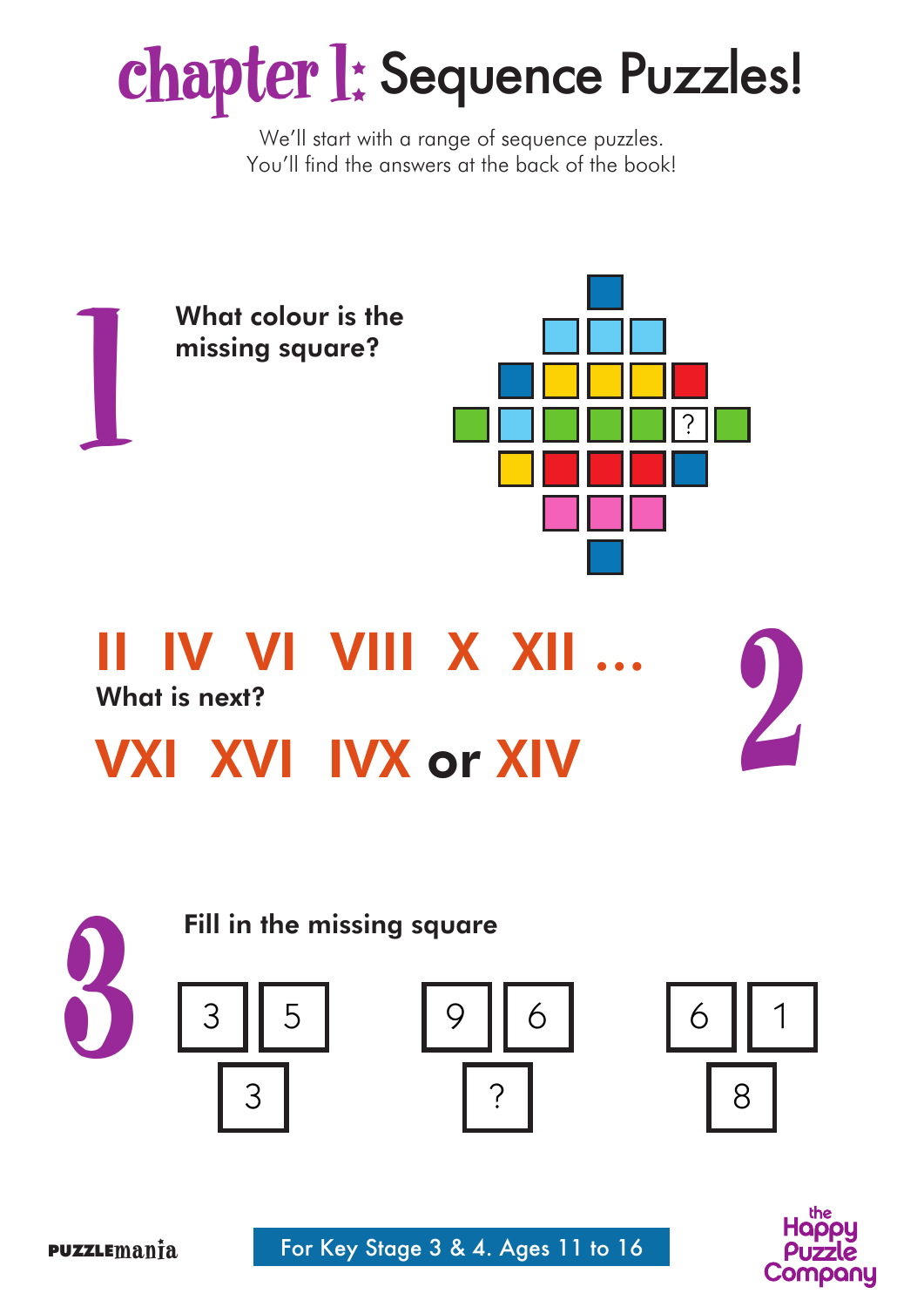Fill in the missing square Fill in the missing square



# Which option should go at the bottom?

5

| ⊂          | $\subset$                  |          | $\subset$      |
|------------|----------------------------|----------|----------------|
| $\bigcirc$ | $\circ$                    |          | L              |
| $\subset$  |                            |          | C              |
|            | $\mathcal{L}_{\text{max}}$ |          | $\overline{a}$ |
|            |                            |          | C              |
| $\Box$     | $\angle$                   | $\angle$ | l              |
| ∠          |                            |          | $\overline{C}$ |
|            | $\angle$                   |          |                |



What comes next in the sequence?

 $\circ$  $\circ$ 



 $\circ$ 



4

 $\circ$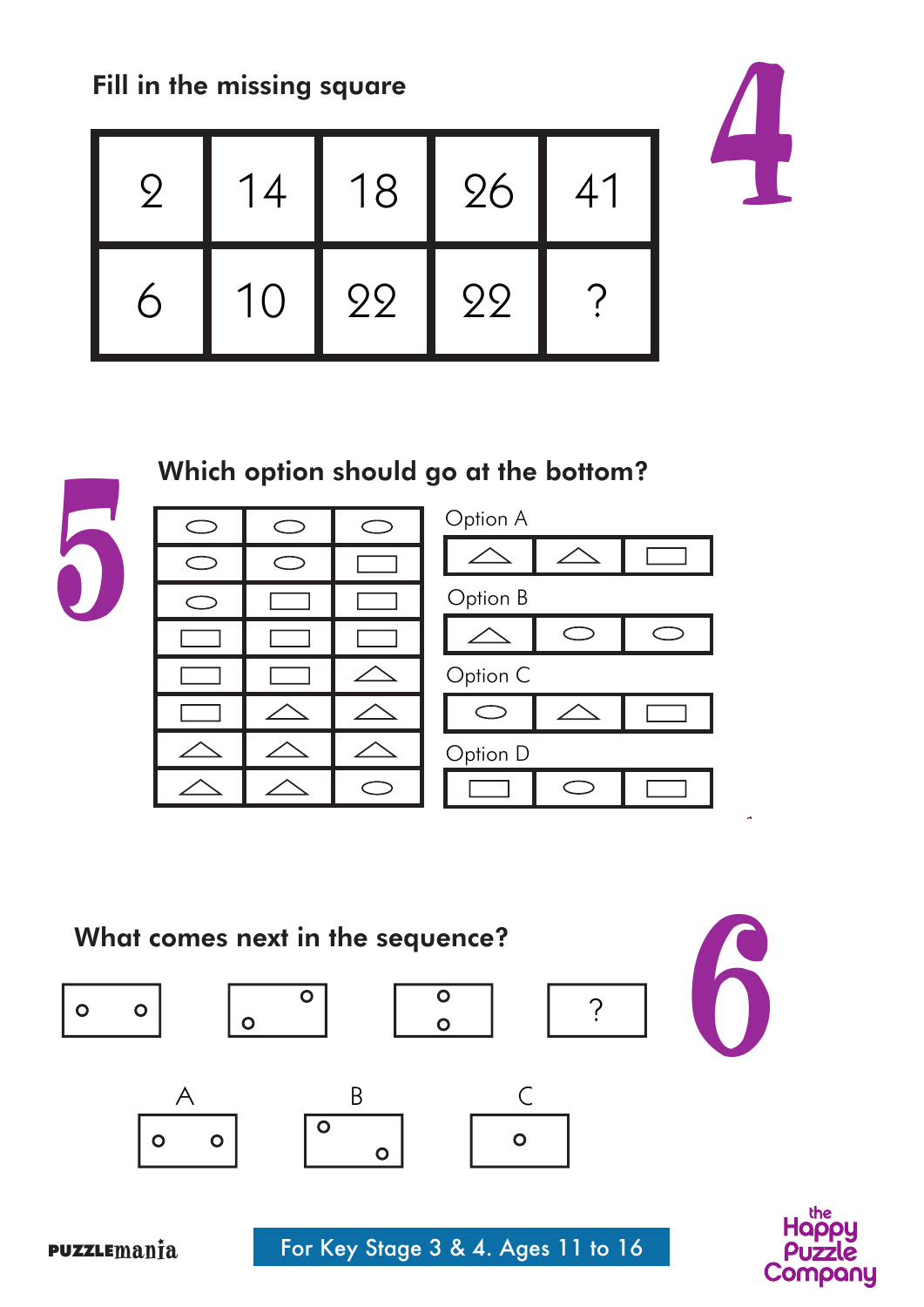



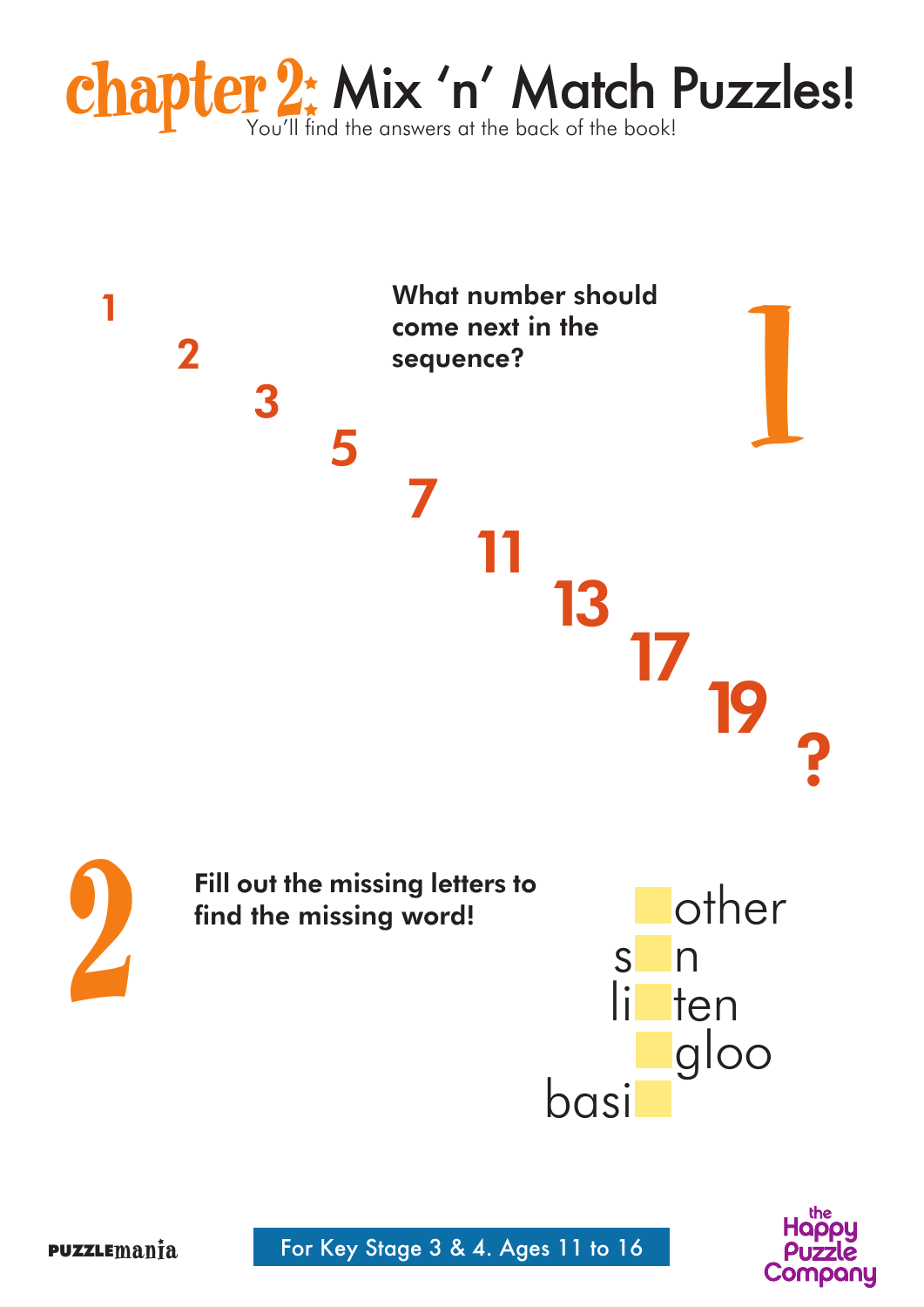

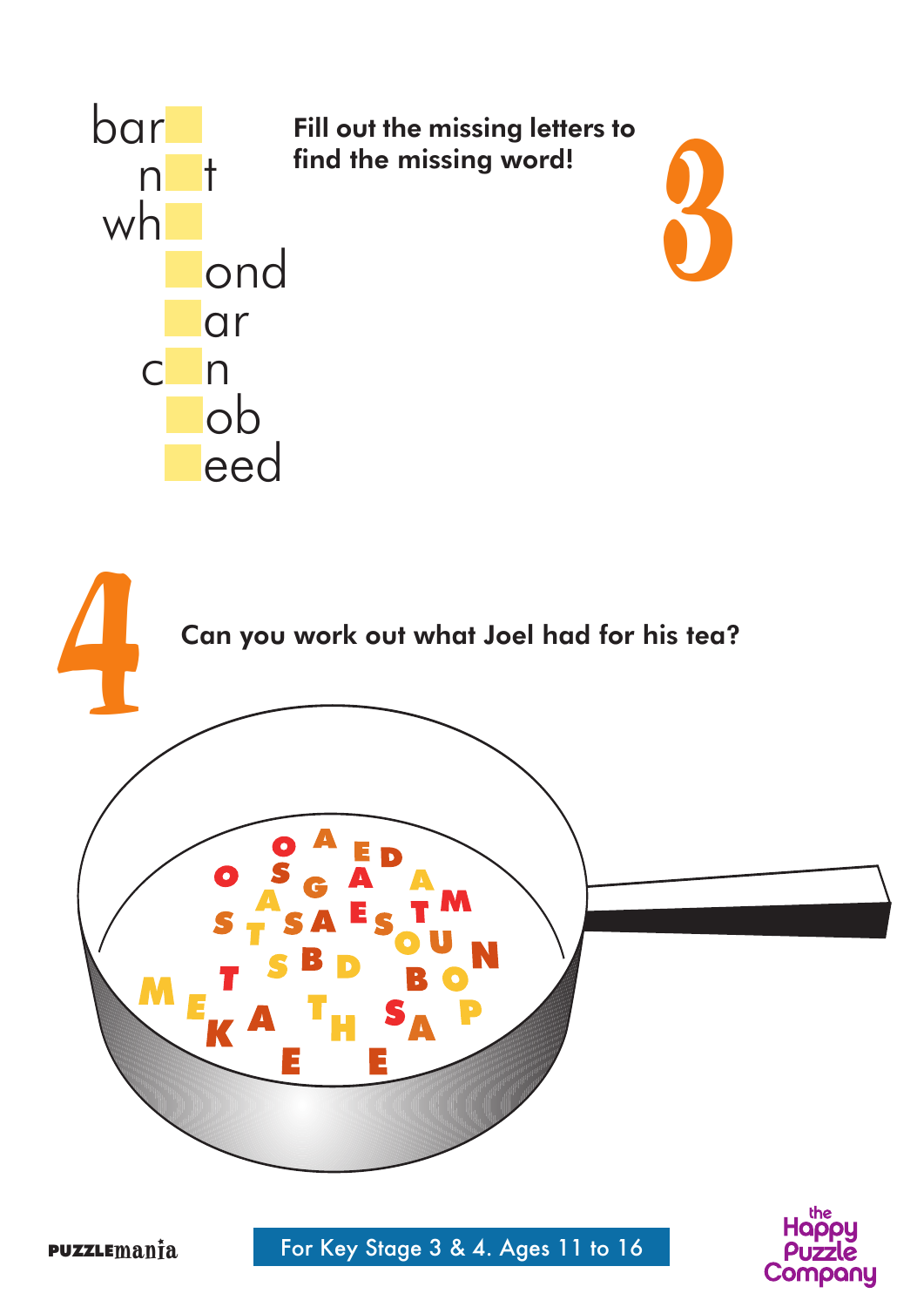# **chapter 3:** Cryptic Cluebusters!

In this section, we have given you some cryptic clues to try and solve. We have split them into categories. Your aim is to try and work out what each of the clues represents. All of the answers are at the back of the book!

For example, if we told you that 'Tying things together securely' is actually a place in the centre of England, you should be able to work out that the answer is 'Nottingham' (or Knotting 'em, as the clue suggests!).

### So here are some more for you to try – don't be too surprised if you end up groaning at the answers!

Where in Wales could be described as 'What a vandal often does to cars'?

Where in Northern Ireland could be described as 'Where Where in Northern Ireland could be described as 'Where'

Where in Scotland could be described as<br>'A deep matriarch with water at the bottom'?

Where in England could be described as 'After the meal, the plate is still full'? 4

5

1

And for a bonus point, here is a really difficult one …

Which place in the United Kingdom could be described as 'A brilliant horse to the far left'?



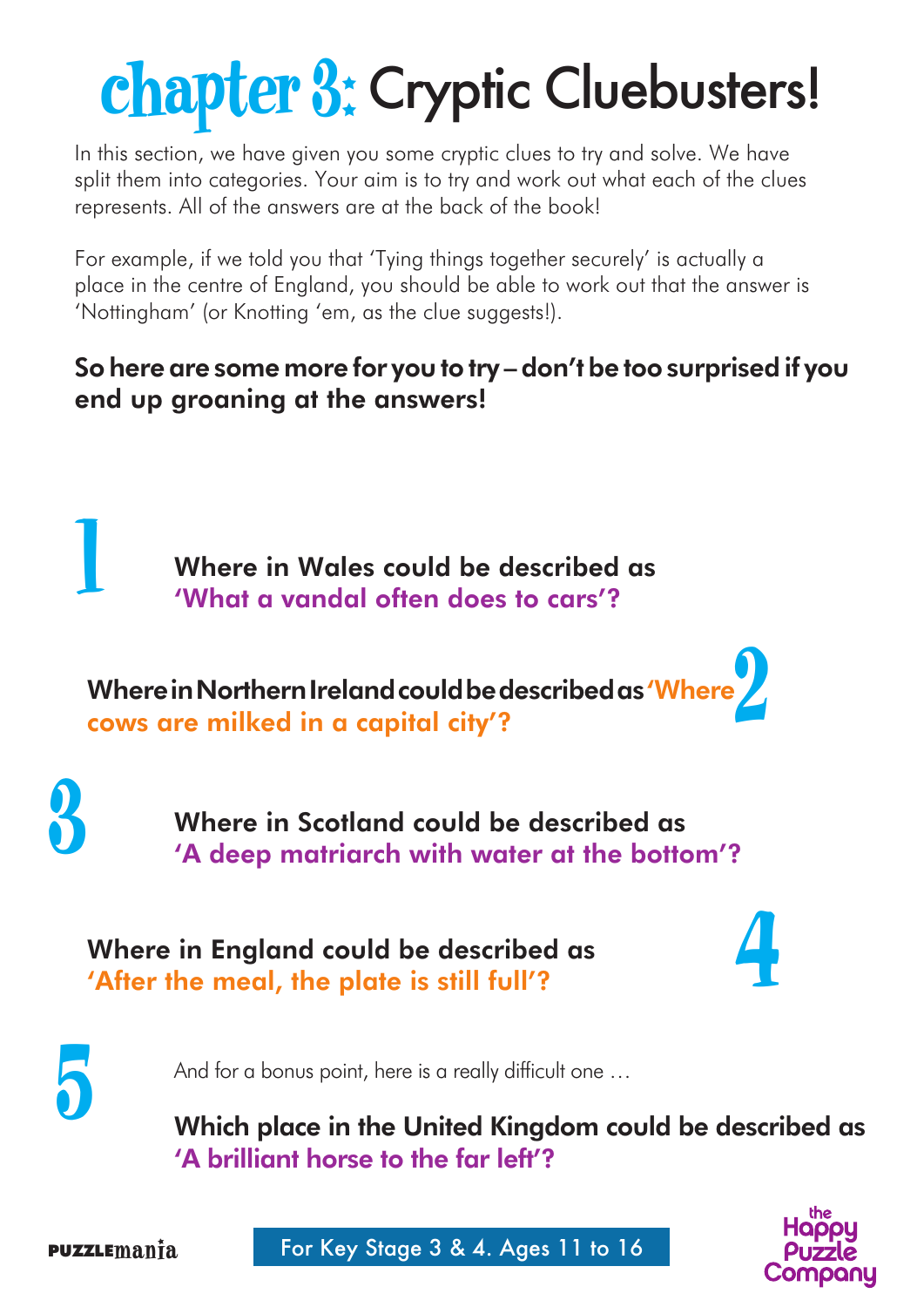Here are some famous people in cryptic clue form. Can you work out who they are?



around the world …

A high optical clogging!



The actor, Stiller, large!

24 carat barrier crossing! A high optical clogging!<br>
The actor, Stiller, large!<br>
24 carat barrier crossing!<br>
Solid standing freedom



Solid standing freedom

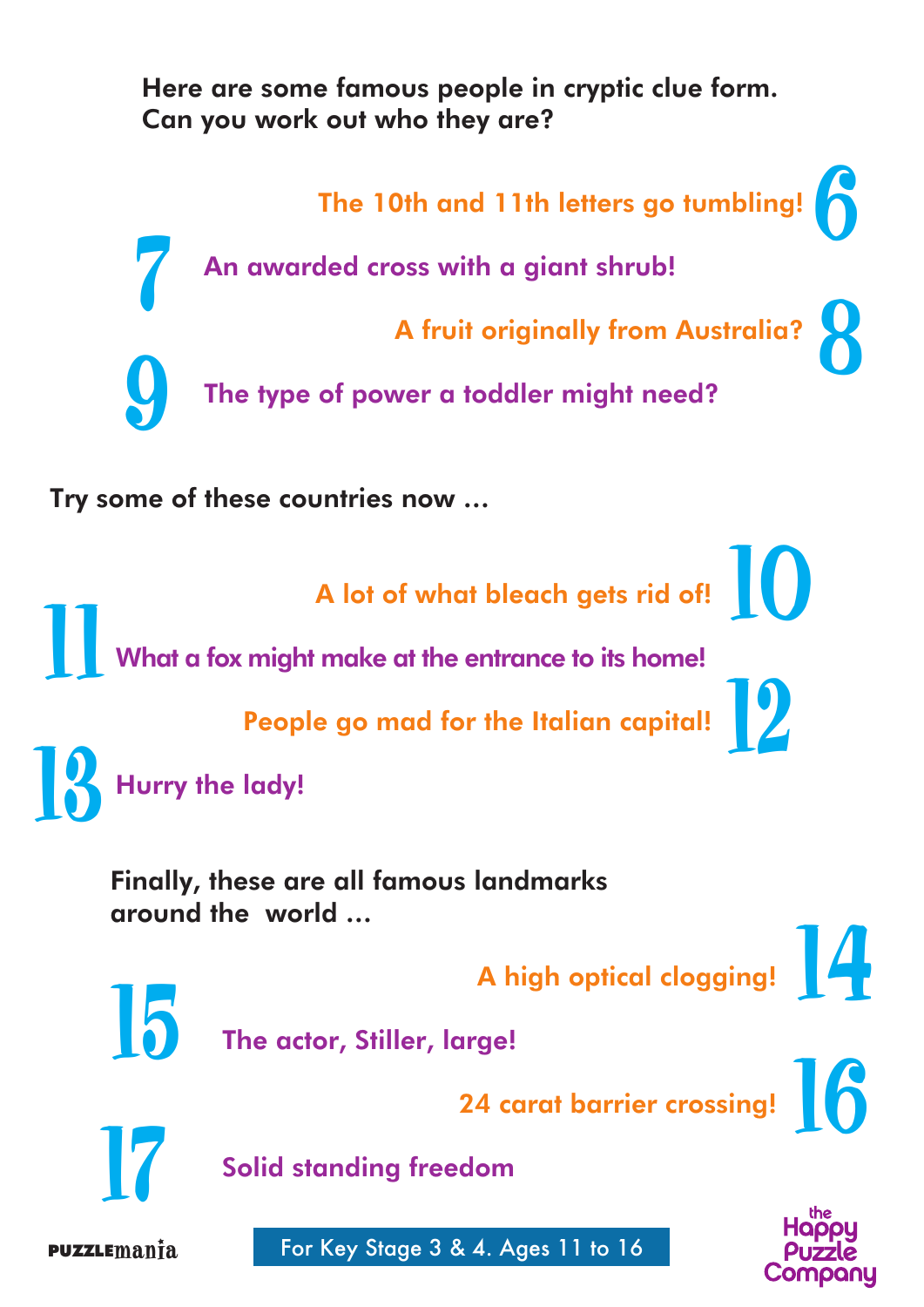# chapter 4: Visual Memory Games!

Here is a series of six images. Take each one in turn and give yourself 30 seconds to stare at the picture and take in all of the information that you can see. Then turn over the page and give yourself 15 seconds to try and answer the question about the picture. The answers are at the back of the book!





image 3 $\widehat{\bullet}$ 

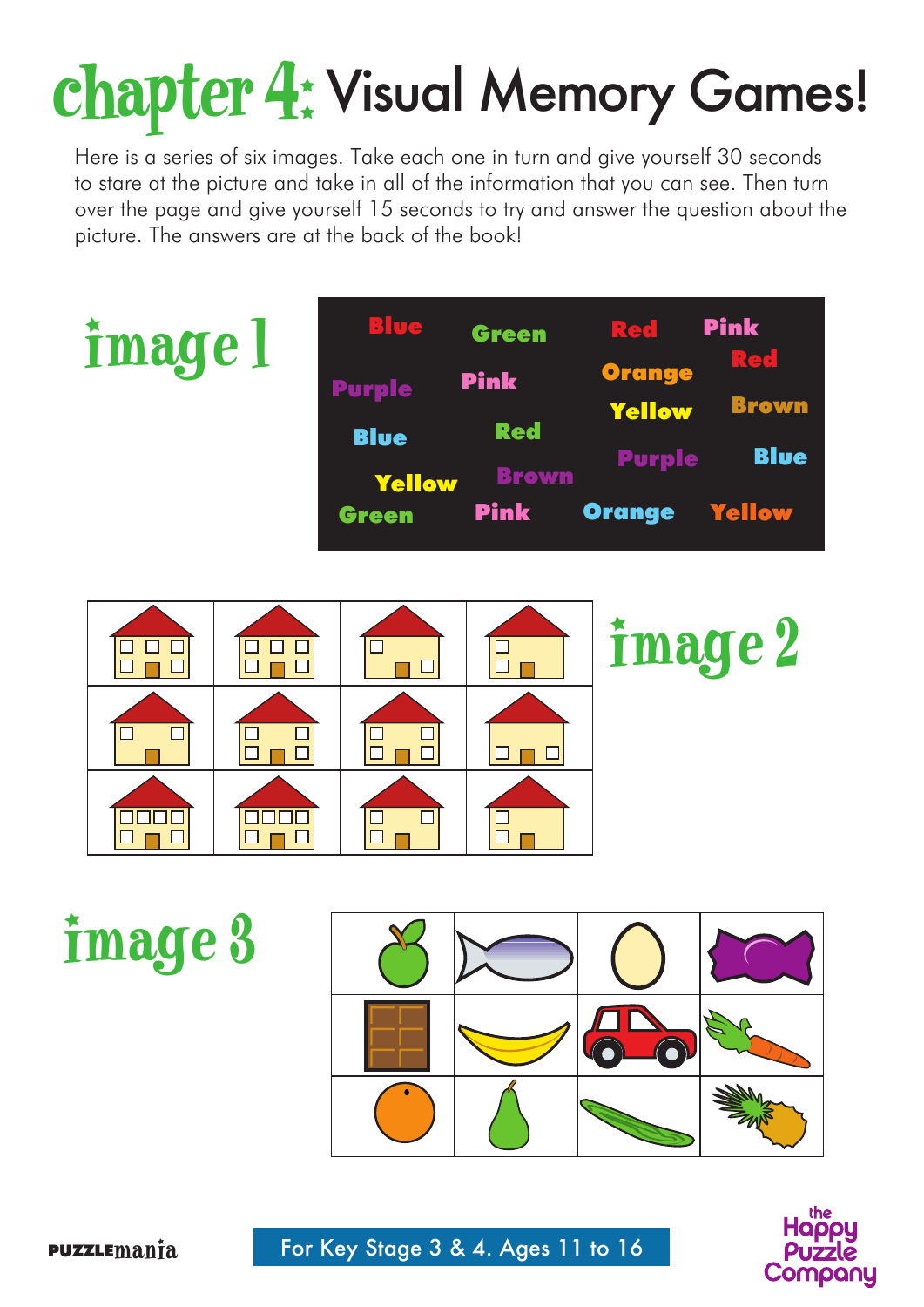



image 6



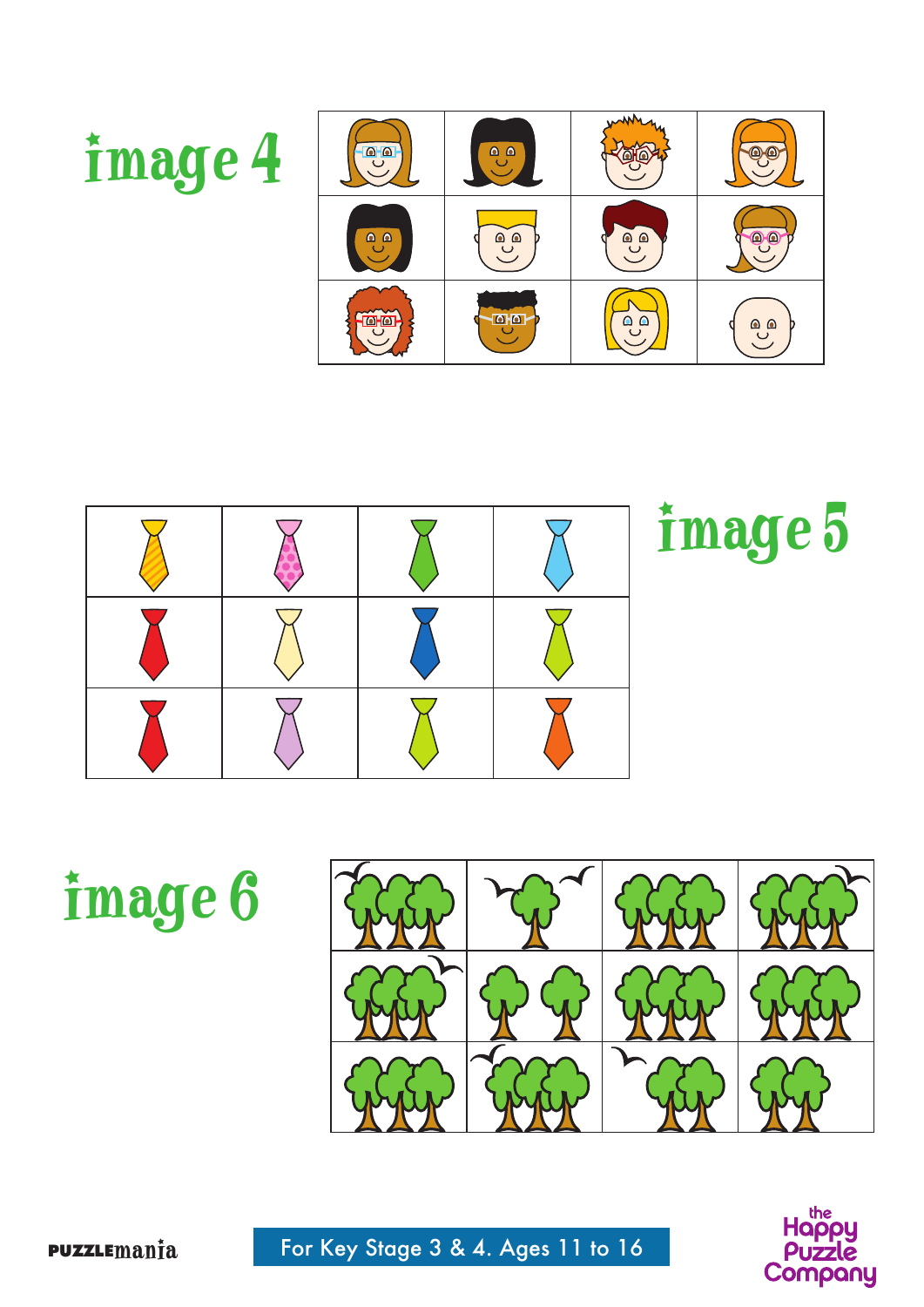# question for image 1:

How many of the words in the grid were printed in a colour that did not match the word shown?

## question for image 2:

Starting with the highest number, put the three rows (top row, middle row, bottom row) in the right order, according to the total number of windows shown in each row

## question for image 3:

How many of the items in the grid contain a letter 'A' in their name?

## question for image 4:

How many of the people wearing glasses also had blue eyes?

# question for image 5:

Describe the tie in each of the four corners of the grid.

## Question for Image 6:

How many of the images in the grid contained less than three trees and at least one bird?

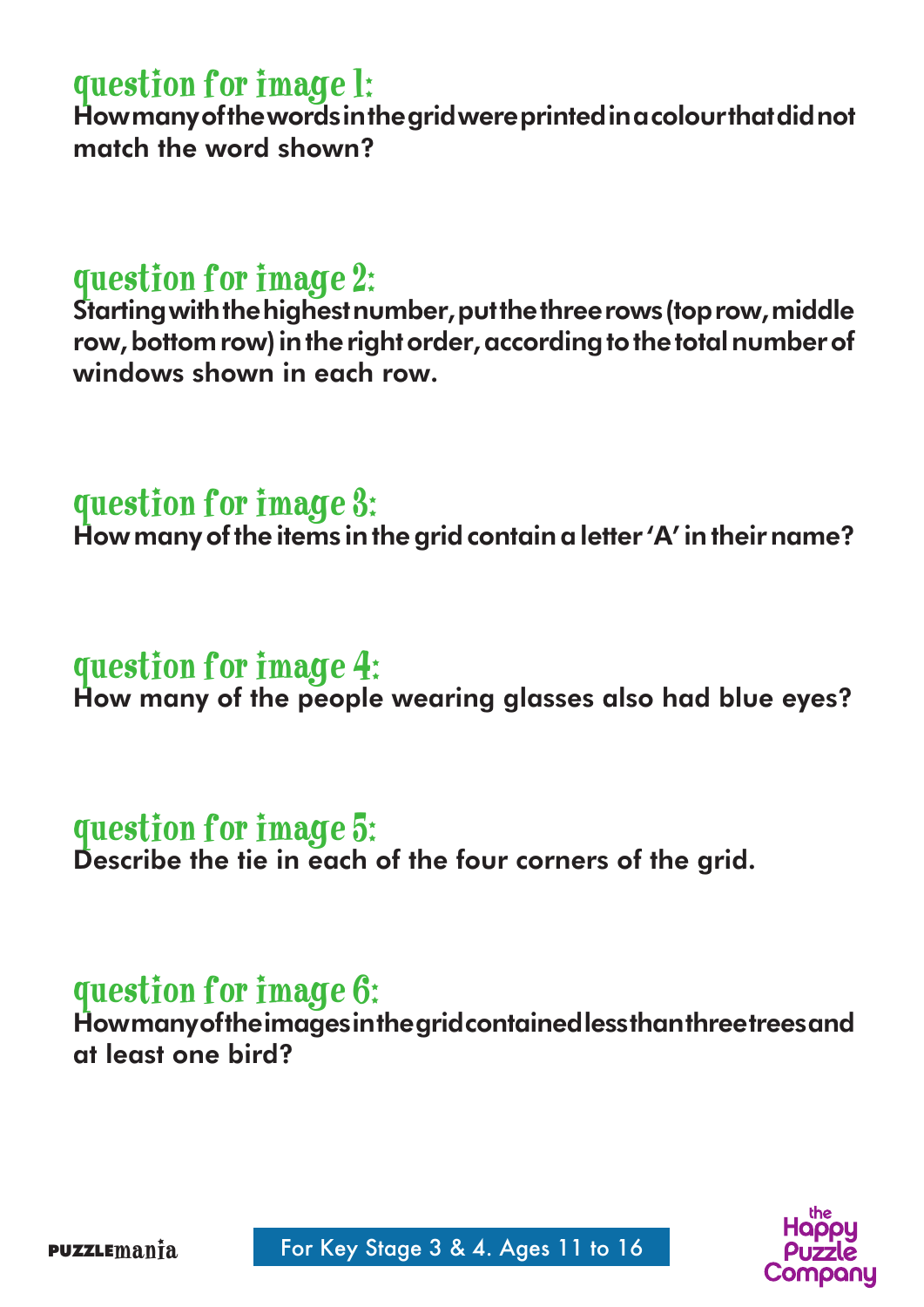chapter 5: Anagrams!

We have muddled up these TV programmes … can you work out what they are?









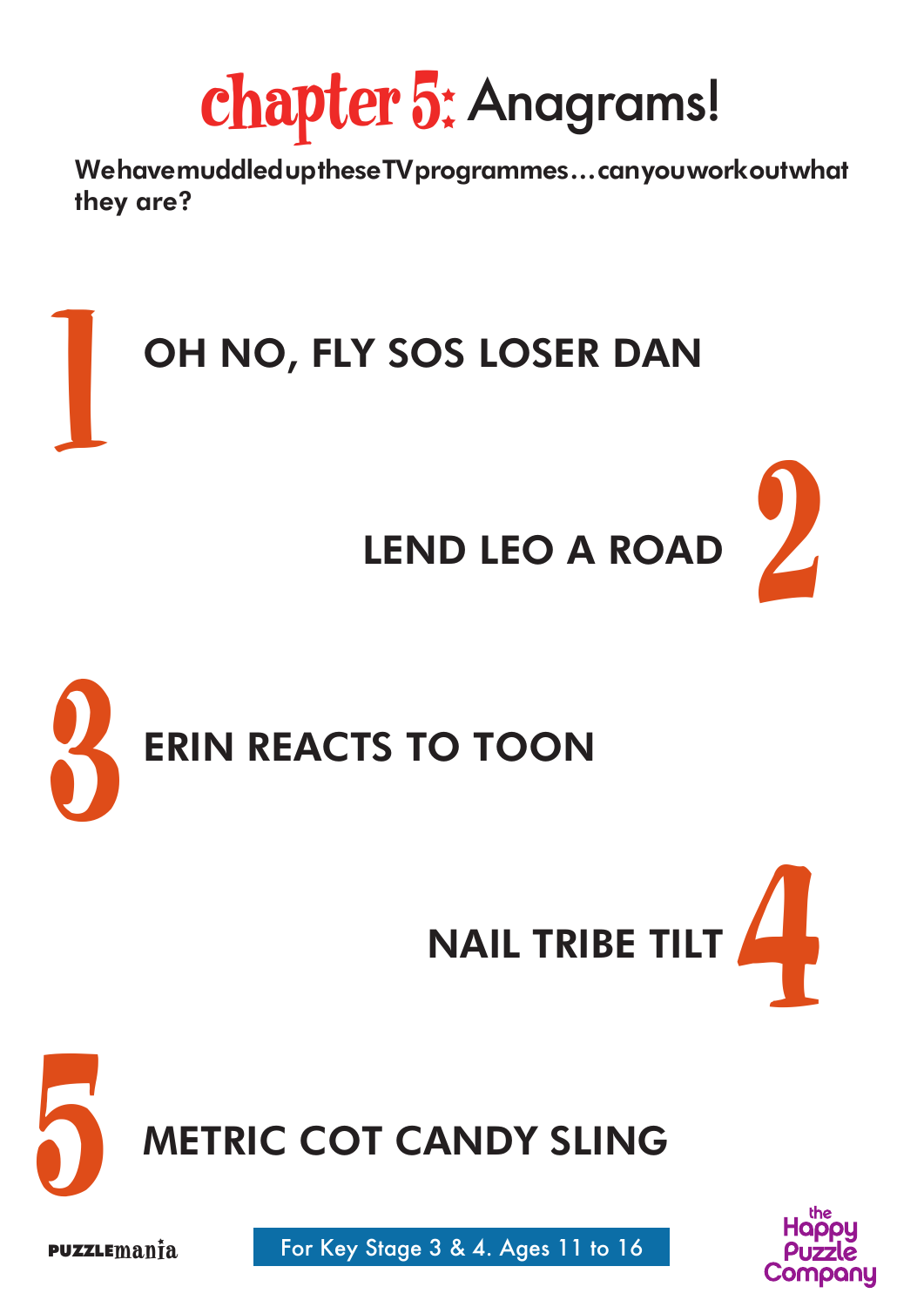# chapter 6: Codebreaker Puzzles!

Can you work out the following text messages by looking at the keypad on the telephone. 343 968 92824 843 36682255 **OK** 62824 8447 238376666? 1 **3 def 2 abc 1**  $\sigma$ **4 ghi 5 jkl 6 mno**



**9 wxyz**

**#**

753273 226 968 4483 63 2 2255! 4 6333 86 275 968 766384464.



**7 pqrs**

**8 tuv**

**0**

**\***

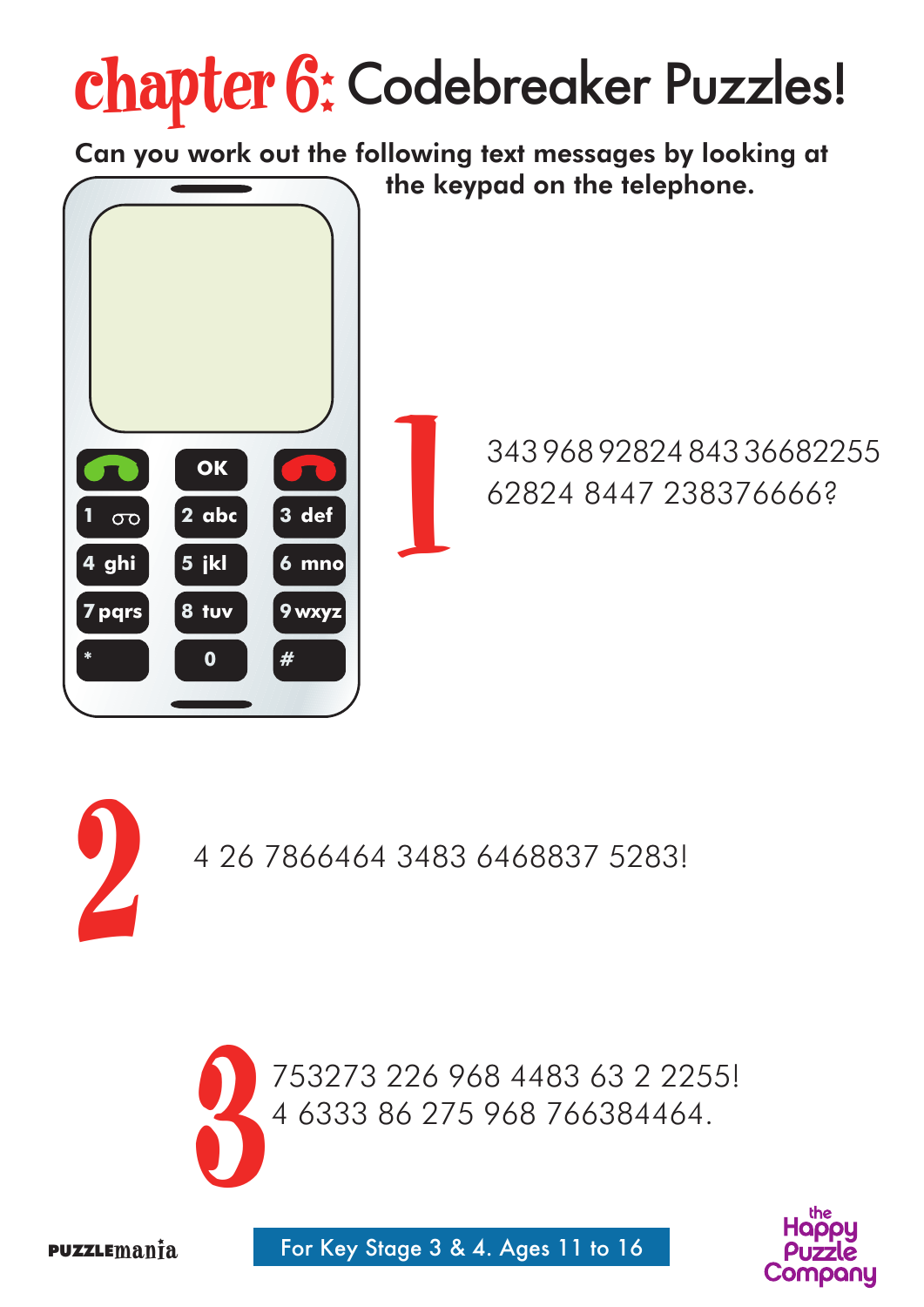# **chapter 7:** Speed Of Thought Puzzles!

### Read through each of the sentences below and then time yourself 30 seconds to try and work out the answer!

The answers are at the back of the book.

In Nisha's wardrobe there are twelve pink t-shirts, seven blue t-shirts and nine green t-shirts. If Nisha closed her eyes, how many t-shirts would she have to take out of her wardobe in total before she definitely has at least one of each colour?

Paul is 5 and goes to bed at 6 o'clock every evening. His older sister Olivia is 7 and doesn't go to bed untill 7 o'clock. Melanie is 13 and goes to bed two and a half hours after Paul. Stephen is 9 and goes to bed one hour after Olivia. Who goes to bed latest?





 $\overline{\mathsf{I}}$ 

Drew has seventeen buttons that he wants to share out equally between his three friends. If Drew wants to keep at least three for himself, how many will each friend get?

Drake has four siblings, and they were all born two years apart from each other. Suzie was born two years before Mike, who is four years older than Lila. Penny is two and is the youngest. How old is Drake?



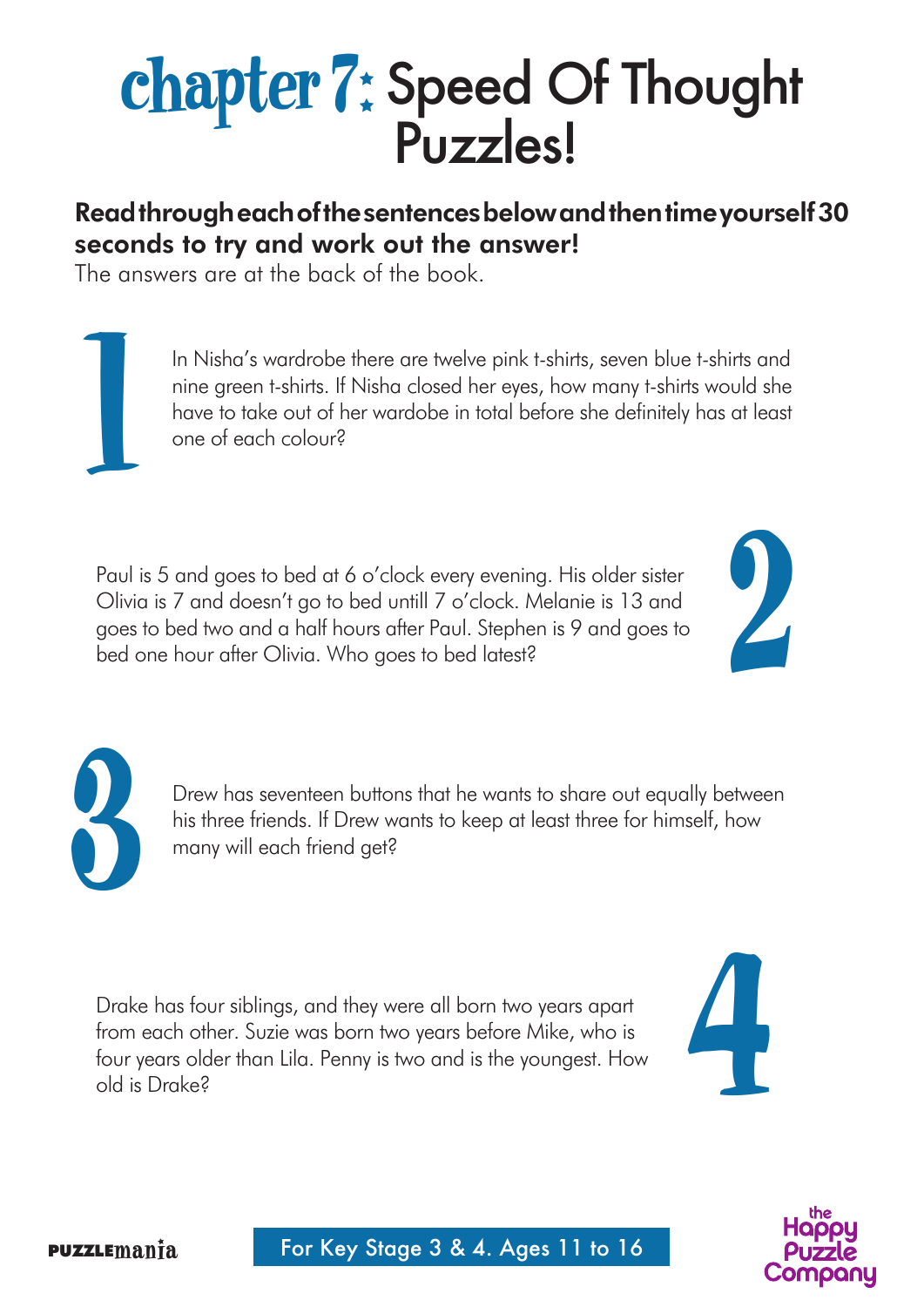# the answers

### Sequence Puzzles!

- 1 Pink (The pattern is Green Yellow Blue Navy Pink Red and goes from bottom to top starting with green on the left side)
- 2 XIV (Roman Numerals which equal 14)
- 3 11 (Each piece in the centre 'pie' is equal to the corresponding piece from the left plus the corresponding piece from the right 'pie')
- 4  $45 (2 + 4 = 6, 14 4 = 10, 18 + 4 = 22, 26 4 = 22, 41 + 4 = 45)$
- 5 B (Look at the diagonal pattern formed)
- 6 B (The circles move around 45 degrees anticlockwise at a time)

### Mix 'n' Match Puzzles:

- 1 23 the next Prime number
- 2 **MUSIC**
- 3 KEYBOARD
- 4 Sausages

Mashed potato

Tomatoes

Baked beans

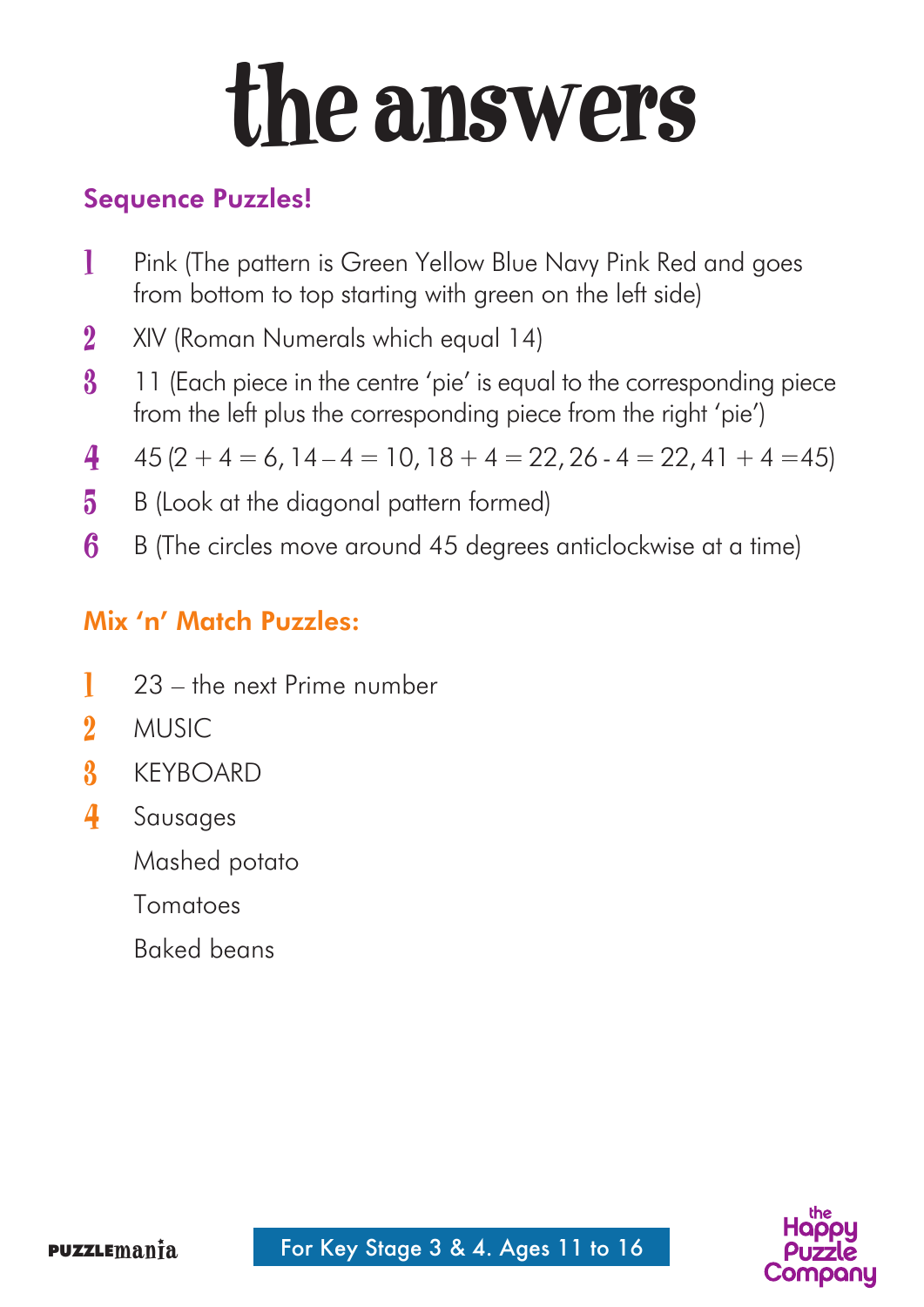### Cryptic Cluebusters:

### Towns in the United Kingdom:

- 1 Wrexham (Wrecks 'em!)<br>2 Londonderry
- 2 Londonderry<br>3 Motherwell
- **3** Motherwell<br>**4** Nuneaton
- 4 Nuneaton<br>5 Western-S
- 5 Western-Super-Mare

### Famous People

- 6 J K Rowling
- 7 George Bush
- 8 Sharon Osbourne (As in sharon fruit and Oz born!)<br>9 Will Young
- Will Young

### **Countries**

- 10 Germany
- 11 Denmark<br>12 Romania
- 12 Romania (Rome mania!)
- 18 Russia (Rush- her!)

#### Famous Landmarks

- 14 The Eiffel Tower
- 15 Big Ben
- **16** Golden Gate Bridge
- 17 Statue Of Liberty